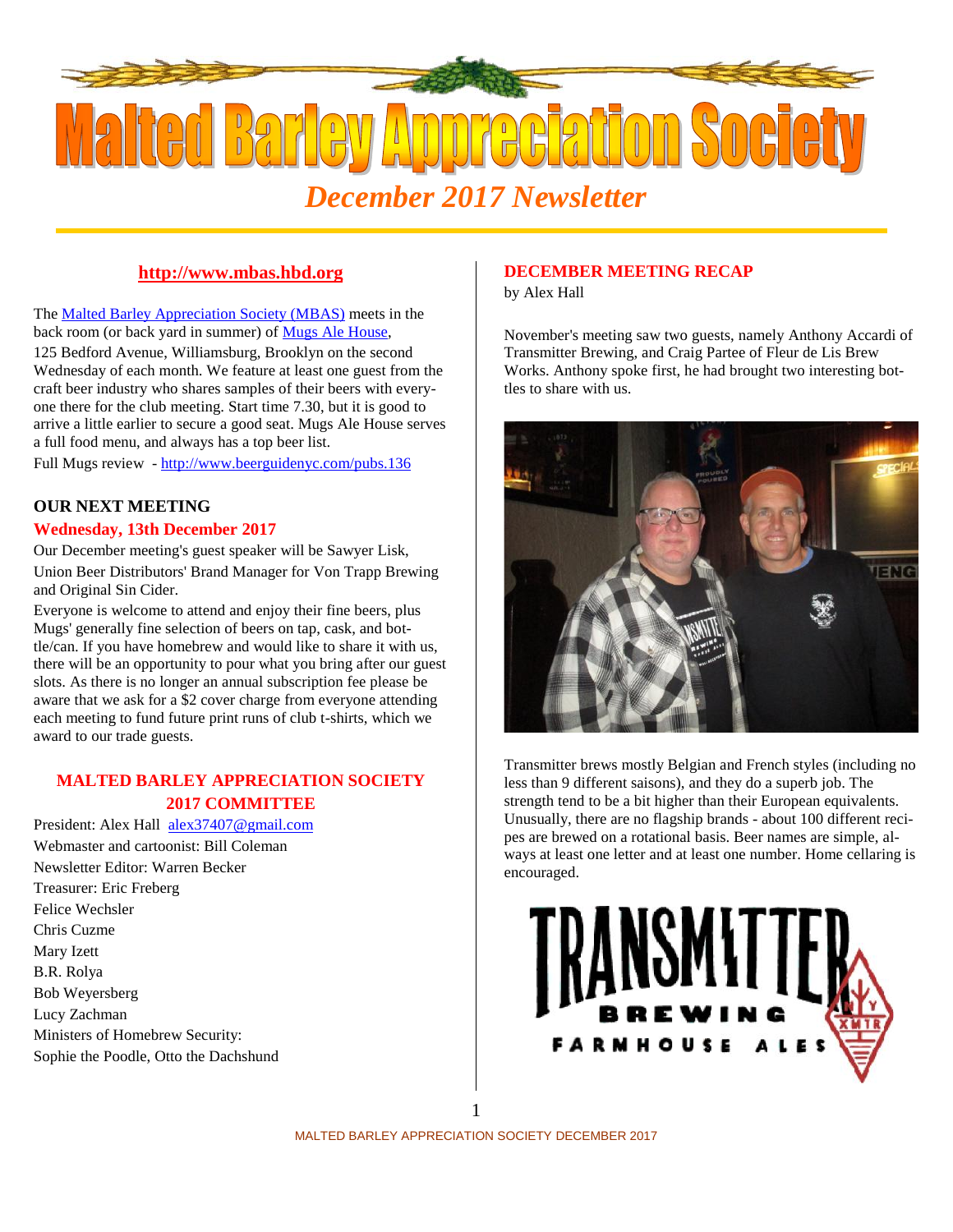Transmitter's success means they are looking to expand, hopefully next year, from their cramped space under the Pulaski Bridge. An expansion would allow them to open a proper taproom, currently there is just a bottle sale area with a table on the brewery side which gets snapped up quickly with anyone wanting to hang out. Anthony and his partner in Transmitter Rob Kolb are looking to move to the Clinton Hill area.

'S8 Saison' (6.0% ABV, 33 IBUs) was enjoyed by all, Pilsner malt and flaked rice gives a fairly light body to this quenching brew with hints of spice plus melon and pear notes with a touch of noble hops. The bottle was estimated to be about three months old.



Anthony's second offering was 'H4 Harvest Ale' (5.2%, 14 IBUs). This unusual, complex sour beer takes about two years on its journey from the mash tun to the table. It is aged in oak barrels, formerly containing red wine I believe. The recipe calls for 2lbs of Italian plums. This amber hued beer has a bold, funky aroma which leads to a dry tartness on the palate. There is an increasing level of earthiness and fruitiness as the beer warms up in the glass, with some dried fruit on the finish.

Both beers were very enjoyable. We then presented his 'thank you' MBAS t-shirt, and then Craig stepped up.



Fleur de Lis Brew Works is based near the Finger Lakes, the north end of Cayuga Lake is only a mile or two away (Ithaca is at the south end of the lake, where there is a well known eponymous brewery). It took Craig about five hours to drive the 282 miles down to Brooklyn (and then another five to drive back that night after the meeting) - now that's dedication to the cause! The brewery is only five months old, and is run by Craig, his brother Jon Paul, and their wives Jennifer and Elizabeth respectively. Jon Paul grows his own hops on two acres of farmland for the family brewing business, 10 varieties are cultivated. He has his own hop harvesting machine which plucks the cones from the bines, and he is able to measure the Alpha Acid content. The brothers grew up on the family farm, and Fleur de Lis operates as a 'farm brewery' with some of the ingredients locally produced in addition to their hops.

Craig had two beers on tap at Mugs, of which pitchers were filled and shared by two very generous people (thank you!). The first of which was 'Mon Ami' (8.6% ABV), the brewery's flagship biere de garde which translates as 'My Friend'. It was not quite what I was expecting as it was deep amber hued, and on the palate there was a rich malt backbone. Full bodied and delicious, it was somewhat heavier than most beers of that style that are on the market. It was even found to be slightly 'boozy'. The aroma was found to be of fruit and sweet malt. It was brewed close to the recipes that would have been the case in France many decades ago, so it would seem that other modern biere de gardes have grown lighter bodied and usually weaker down the line. Very pleasant indeed.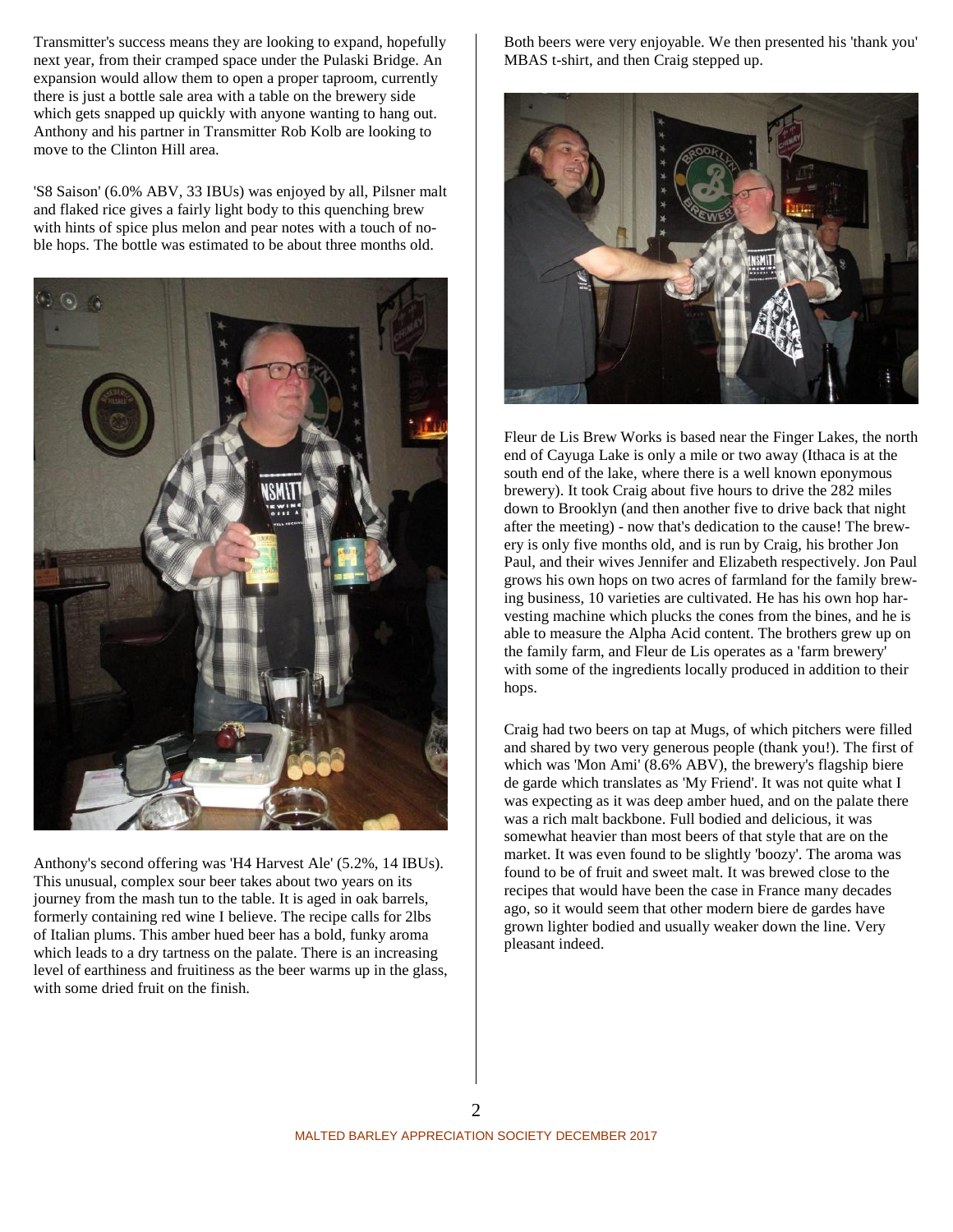

We then moved up to 'Vigoureaux' (9.8% ABV), a strong roggenbier aged tor two months in oak barrels obtained from a whisky distillery a few miles north of the brewery (Glenrose Spirits of North Rose). Deep chestnut brown with a malty aroma, this bold, complex and dangerously drinkable beer instantly hit the spot with rich malt, dark fruits, and a touch of sweetness from the rye tempered with hints of whisky.



The brewery's name is derived from what is depicted on the family coat of arms, and all beers are given French names (some in English with a French connection) - even the root beer they make. Beers are brewed on a 7 barrel system, and there is also a half barrel pilot system on which some beers are brewed to increase the range in their taproom (note limited hours) - there are 12 taps. A biere de mars was released in the spring, and hopefully should return in 2018. The future looks to the brewery producing bourbon and rye barrel aged releases, look out for something special for their first anniversary party on 19th May. Unfiltered beers in cans (so 'can-conditioned') is something else which is likely to happen at some point down the line.



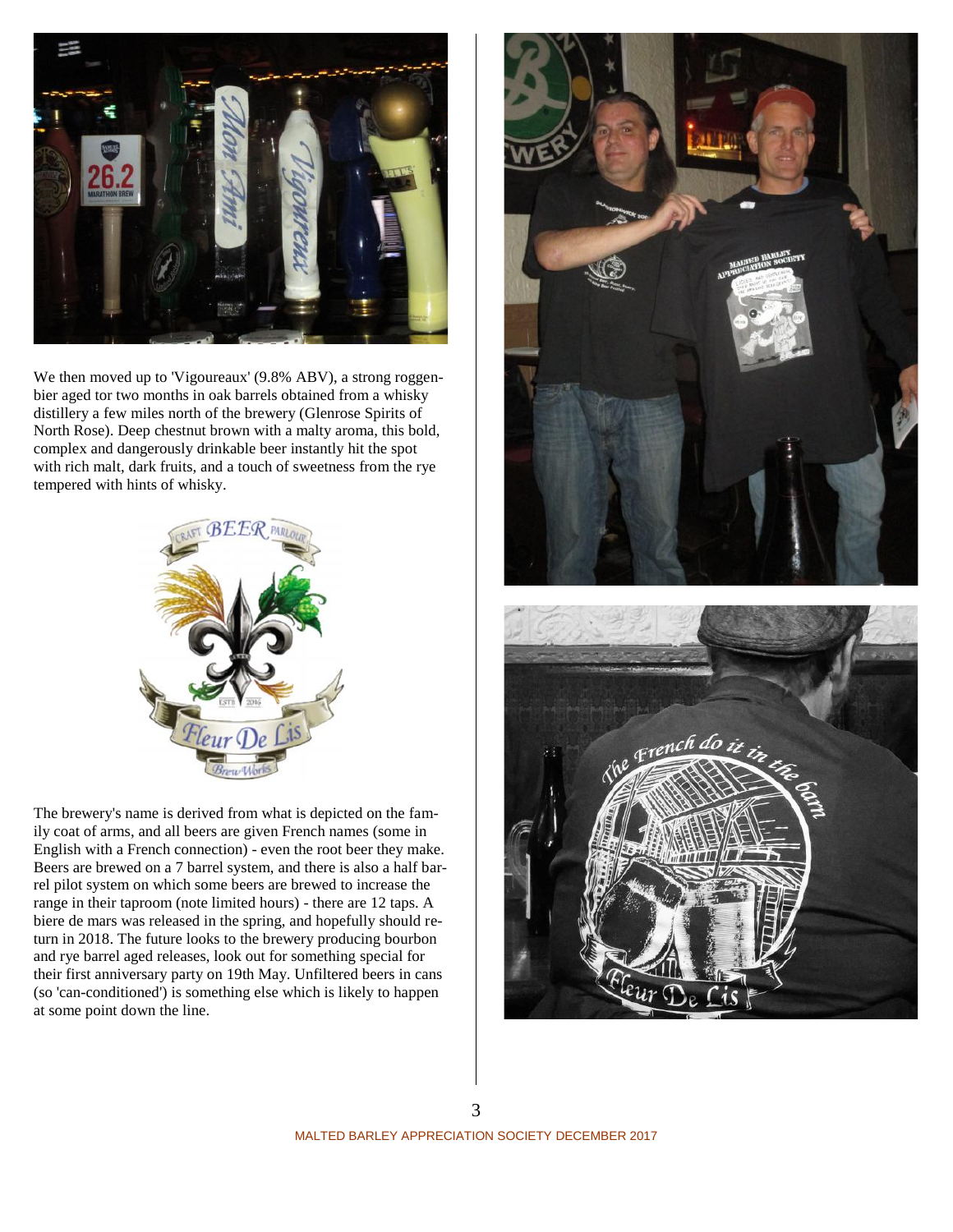## **NOVEMBER CRAWL RECAP**

by Alex Hall

In conjunction with The NYC Craft Beer Club, on Sunday 19th November we took a stroll around some beer destinations in Crown Heights, Prospect Heights, and Clinton Hill. The itenerary was chosen by Margaret Bodriguian, however we ended up extending the crawl by adding two last minute places though skipping out on one that had a lesser range.

#### The first stop was Berg'n

(http://www.beerguidenyc.com/pubs.155), which ended up being brief as it was crowded and all the beers on tap had been tried before - Margaret especially seeks new beers on each stop of a crawl (as do I).

#### We then descended on Covenhoven

(http://www.beerguidenyc.com/pubs.272), to enjoy Kills Boro 'Megalodon Imperial Stout' (a fruity, bold brew at 8.8%), Hermit Thrush 'Rye Barrel Rye', Samuel Smith 'Taddy Porter', Finback 'Psycho Killer', and Evil Twin 'Molotov Surprise' - the latter being a juicy double IPA weighing in at 12.0%. Covenhoven is one of the absolute best in the city for choice and rare finds.

#### We then moved on to Gold Star Beer Counter

(http://www.beerguidenyc.com/pubs.273), where Interboro / 3 Stars 'Prophet of Rage' (a collaborative rye porter), Grimm 'Sunshine Pop', and Graft 'Book of Nomad' (cider) were joyfully imbibed by our group.

Our fourth stop was the always excellent Hops Hill (http://www.beerguidenyc.com/pubs.175), between us we tried Modern Times 'Black House', Perennial 'Abraxas 2016', Beau's 'Three Knocks', and Maine 'MO Pale Ale'. I enjoyed the Beau's, a fairly bold German-style sticke altbier.

#### Mekelburg's was next. This great little bar which unusually hides behind a grocery store frontage

(http://www.beerguidenyc.com/pubs.300) offered unusual beers including Melvin 'Pils-Gnar', Off Color 'Prisoner's Dilemma' ('a spiced colonial style mild ale'), & Perennial 'Fantastic Voyage' ('imperial coconut milk stout'). I found the Off Color to be a bit unusual though pleasant and spicy. I always go for historic recipe recreations when I see them.

#### The final stop of the afternoon was Cardiff Giant

(http://www.beerguidenyc.com/pubs.345). Flowing from the taps for our little group was Greenport Harbor 'Black Duck Porter', Finback 'High Contrast', & the joint effort from Perennial / KCBC 'Sensible Slacks' (a hoppy, robust porter). I particularly enjoyed the Finback, a bold 11.0% Imperial Porter brewed with coffee.

A thoroughly enjoyable afternoon was had by all. Big thanks to Margaret for doing the planning - cheers!





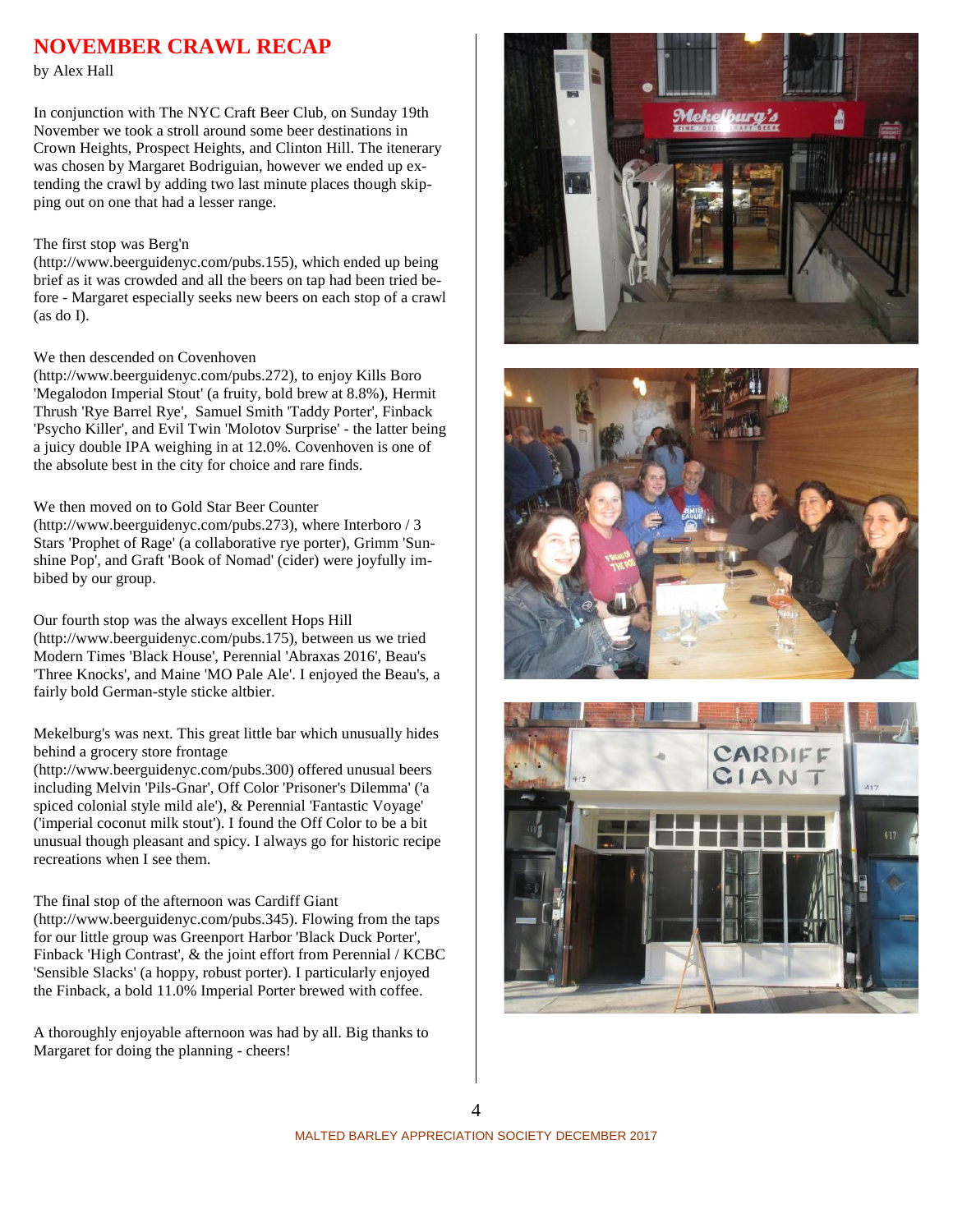# **ELECTION TIME!**

While I'm happy to continue my presidency of the club for 2018, if anyone else wishes to stand to be at the helm of the good ship M.B.A.S. they are more than welcome to make this known at our December meeting. ~Alex

# **A BAR CRAWL BY VINTAGE TRAIN!** By Alex Hall

The holiday season means that by tradition, the MTA's vintage 'R1-9' subway train from the 1930s comes out of the Transit Museum and runs in regular service on Sundays. There is a specified 'holiday train' route - this year on parts of the F and Q lines. As there is a long layover between journeys, the opportunity arises to do a crawl of some of the best bars along the route. Here are some suggestions (though imbibing multiple beers is not recommended for needs of the bladder while underground!)...



It is strongly recommended to arrive on the platform five minutes before departure time as the train has been known to run slightly early on occasions.

Conveniently located directly above the platforms at the 2nd Avenue station is Fool's Gold (1100+), with an excellent beer range. If not arriving late, you should be able to spend almost half an hour there. Also, a bit further south you'll have time for a swift drink at One Mile House (1300+) or Spitzer's Corner (1000+).

Broadway - Layafette Street used to be a good stopover in past years as Puck Fair was located very close by. However, this Irish pub with a good craft range sadly closed its doors a while ago and has been demolished by developers. So much for progress. Also closed nearby is DBGB Kitchen and Bar, leaving nothing decent around here apart from The Spring Lounge (walkable there and back, but the walk will eat into the time available for the next run).

One of my most frequent stops from the train (usually when it is heading downtown) is at West 4th Street, as The Blind Tiger Ale House is a five or six minute walk from the southern (West 3rd Street) exit. This excellent beer bar opens at 1130, which works out about right to be the first person through the door if you're on the first downtown run.

14th Street doesn't offer anything nearby, but at 23rd Street you can visit BXL Zoute (1100+), Birreria at Eataly (1130+), or the West 24th Street location of Barcade (1200+). Bring photo ID for at least the latter, which is where I usually stop when alighting at this station. If going to Birreria, allow a bit of extra time as you'll need to wait for the elevator to the 14th floor - and back down and use the entrance on West 23rd Street (near the exit tills of the street level market) to save a minute or two. Note the three BXL bars in the city serve predominantly Belgian beers.

34th Street - Herald Square is good for a swift visit to Rattle 'n' Hum (1100+) which is about an 8 minute walk or, with a lesser range, Stout Midtown (1130+) which is about a 5 minute walk. Be aware that holiday shopping hordes attracted to Macy's like moths to a light bulb may slow up your walk.

At 42nd Street - Bryant Park, you have the choice of BXL Cafe (1100+), Heartland Brewery and Chop House / HB Burger (1200+), and The Long Room (1200+). Stay on the train through Rockefeller Center and 57th Street unless battling past an army of shoppers and tourists is your thing.

About 8 minutes walk from the Lexington Avenue - 63rd Street station are three beer destinations in the form of City Hops  $(1200+)$ , The Jeffrey  $(1100+)$ , and Treadwell Park  $(1100+)$ .

From the 72nd Street stop, an approximately 6 or 7 minute walk will yield The Pony Bar (1200+) and Jones Wood Foundry  $(1100+)$  - the latter with a small, British inspired list but serving up to two cask ales.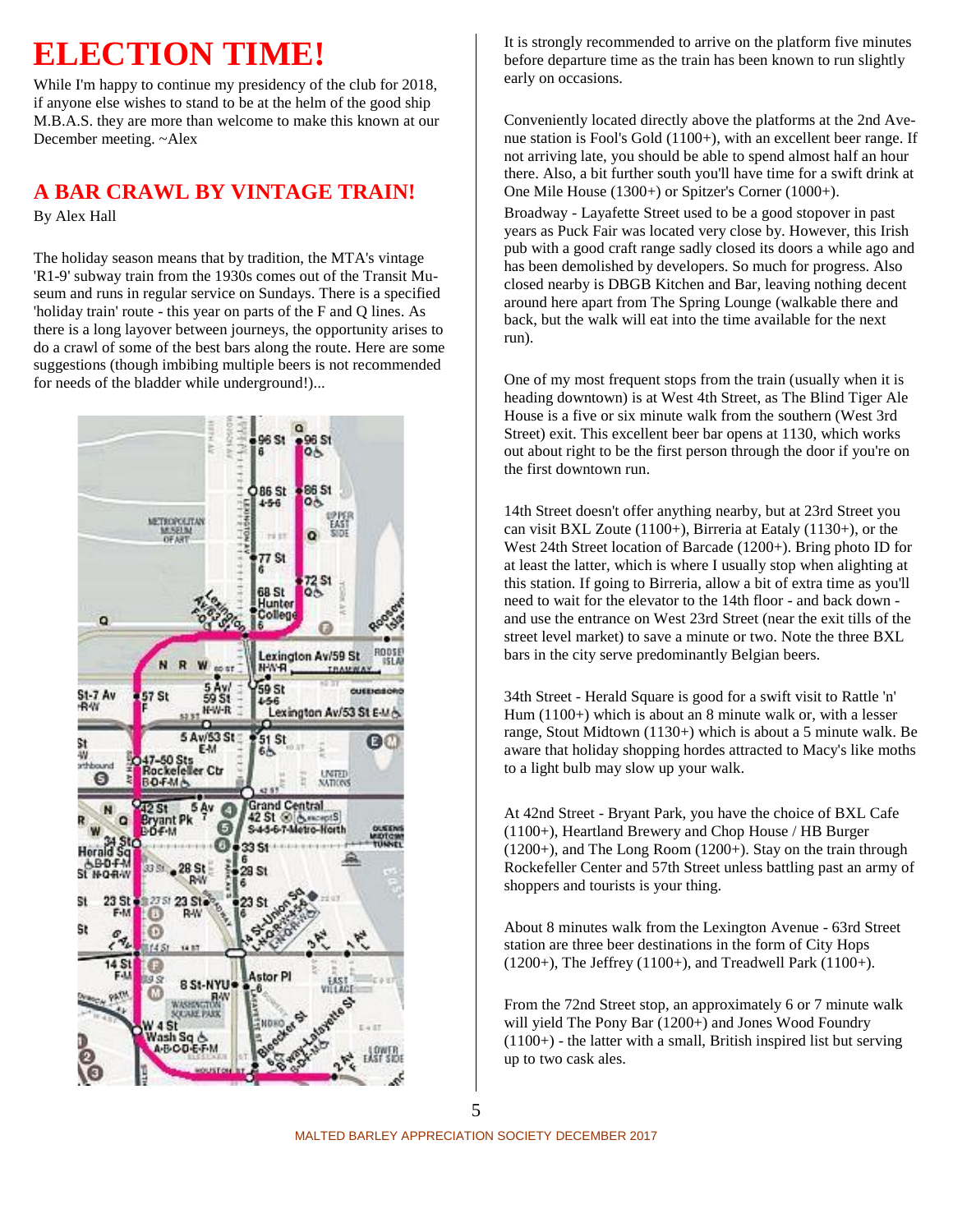Very conveniently located directly opposite the southern exit of 86th Street station is City Swiggers (1200+), an excellent bar store hybrid. Also nearby are Bondurants (1100+) and a French restaurant-bar with a great beer range, namely Cafe d'Alsace  $(1000+)$ .

About 8 minutes walk from the northern terminus at 96th Street is The Rochard (1100+), the latest in the 'Beerly Legal' chain of great beer bars, so time for a swift one here before rejoining the train. Alternatively, a short distance further is Earl's Beer and Cheese (1100+) which has a small but good range - again there's just time for a swift one unless you want to skip a run and have an extra two hours.

To find out full details including directions on these recommended beer destinations, go to http://beerguidenyc.com/ from there you can search by name, map, of subway station (among other choices). Enjoy the train - and beers!

MTA HOLIDAY TRAIN<br>SUNDAYS ONLY 26 NOVEMBER – 31 DECEMBER 2017<br>Running on the F and Q lines.<br>Use your Metrocard as normal to ride.

|   | F 2nd Avenue1000120014001600                                                 |
|---|------------------------------------------------------------------------------|
|   | F Broadway - Lafayette St1001120114011601                                    |
|   | F W.4th Street1004120414041604                                               |
| Е | 14th Street1005120514051605                                                  |
|   | F 23rd Street1007120714071607                                                |
|   |                                                                              |
|   | F 34th Street - Herald Sq1008120814081608                                    |
|   | F 42nd Street – Bryant Pk1010121014101610                                    |
|   | F 47-50th Streets - Rock. C1011121114111611                                  |
|   |                                                                              |
|   | F 57th Street1012121214121612<br>F/Q Lexington Av. – 63rd St1015121514151615 |
|   | Q 72nd Street1017121714171617                                                |
|   | Q 86th Street1019121914191619                                                |
|   | Q 96th Street1021122114211621                                                |
|   |                                                                              |
|   | Q 96th Street1101130015001700                                                |
|   | Q 86th Street1103130215021702                                                |
|   |                                                                              |
|   | Q 72nd Street1105130415041704                                                |
|   | F/Q Lexington Av. - 63rd St1107130615061706                                  |
|   | F 57th Street1110130915091709                                                |
|   | F 47–50th Streets – Rock. C1111131015101710                                  |
|   | F 42nd Street - Bryant Pk1113131215121712                                    |
|   | F 34th Street - Herald Sq1115131415141714                                    |
|   | F 23rd Street1116131515151715                                                |
|   | F 14th Street1117131615161716                                                |
|   | F W.4th Street1119131815181718                                               |
|   | F Broadway – Lafayette St1122132115211721                                    |
|   |                                                                              |
|   |                                                                              |







# **Strong Rope Brewery 2nd Anniversary Cask Festival Saturday 16th December 'Caskiversary 2.0' - Noon to Midnight**

http://strongropebrewery.com/events-1/2nd-annual caskiversary-save-the-date

Saturday, December 16, 2017 - 12:00 PM 11:59 PM 574 President Street Brooklyn, NY, 11215